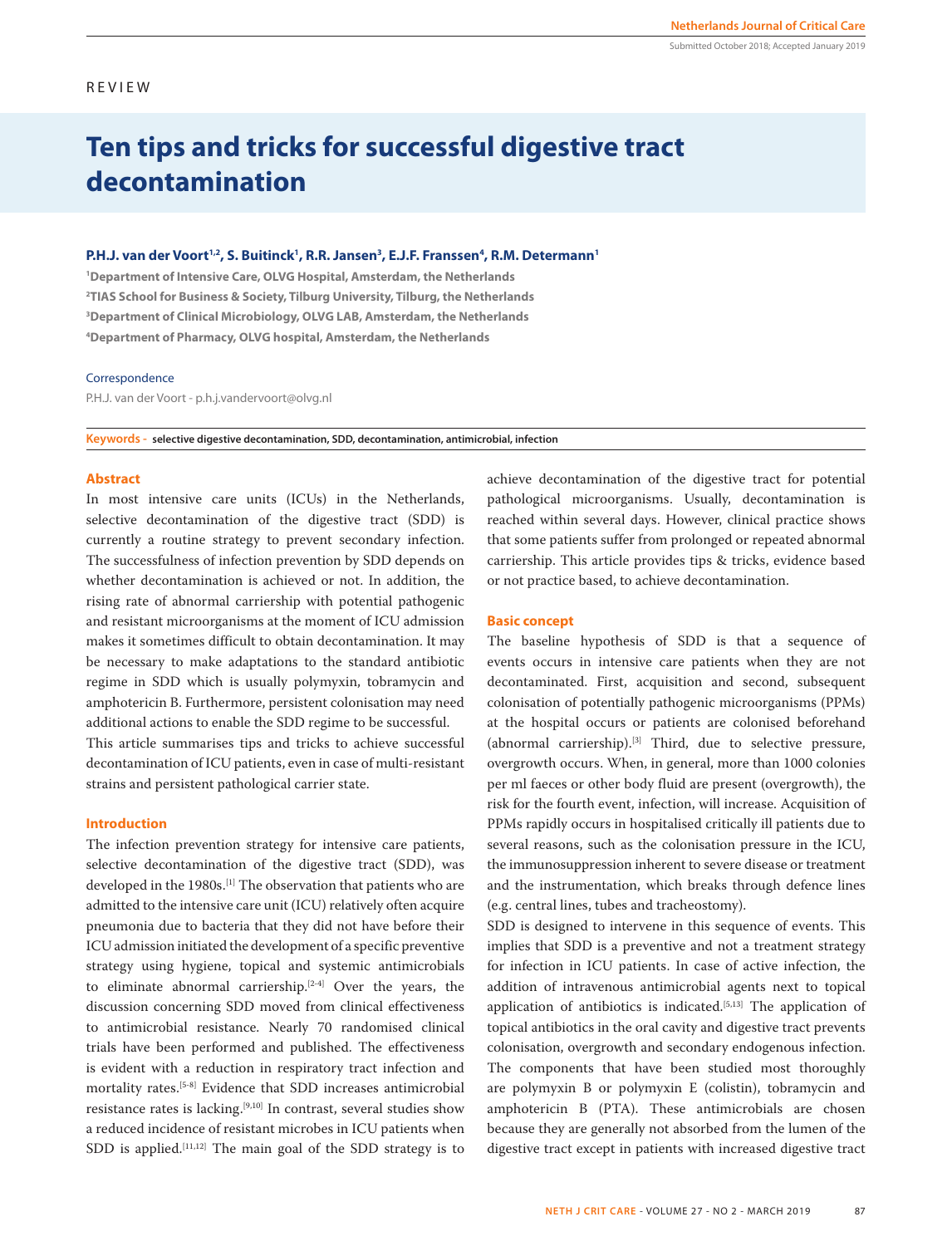How to decontaminate successfully

mucosal permeability.<sup>[14]</sup> Usually a sticky paste (e.g. Orabase<sup>®</sup>) with 2% PTA is applied on the oral mucosa 4 times daily. A 10 ml solution with 80 mg tobramycin, 100 mg (1,000,000 U) polymyxin B/E and 500 mg amphotericin B is administered into the gastric tube. This regimen is highly effective in achieving decontamination in cases when sensitive microbes are present but also in more resistant ones, such as extended spectrum beta-lactamase producing facultative aerobic gram-negative bacteria.[12,15]

Primary endogenous infection is caused by PPMs that are already present on admission in normally sterile organs, in particular the respiratory tract. This colonisation and the infection that is already beginning cannot be prevented by oral and digestive decontamination and needs an intravenous antimicrobial agent, usually cefotaxime, as an early treatment.<sup>[13]</sup> When the admission culture of sputum is free of PPMs, the cefotaxime can be stopped unless another invasive infection needs this therapy. Exogenous infections are caused by directly introducing PPMs into sterile organs, e.g. by unsterile suction of the respiratory tract. These infections can be prevented by a high level of hygiene.

The fourth pillar of the SDD regimen, next to (1) hygiene, (2) the short intravenous course of cefotaxime and (3) the application of topical antibiotics in the digestive tract, is (4) surveillance. Twice weekly surveillance cultures of the oral cavity, rectum, sputum and wounds is mandatory to evaluate the decontamination strategy and to guide adaptations when necessary.<sup>[3]</sup> When these surveillance cultures show decontamination failure or a renewed abnormal carrier state, the tips and tricks outlined below will help to get back on track.

#### **Tips & tricks for successful decontamination**

## *A. Stay in line with the concept*

1. The normal indigenous flora consists almost completely of anaerobic *Lactobacilli*, anaerobic *Streptococci* and anaerobic *Bacteroides*. [16,17] Less than 1% consists of coliform bacteria.[16] These bacteria do not allow aerobic gram-negative bacteria and other PPMs to overgrow.[16,18] This is called colonisation resistance, which in essence has nothing to do with antimicrobial resistance.<sup>[18]</sup> Antibiotics such as penicillins affect the colonisation resistance by reducing the number of *Enterococci* and anaerobes.<sup>[19]</sup> In general, antibiotics that enter the digestive tract via bile or mucosa or oral intake may reduce colonisation resistance. As a consequence, an important tool for clinicians is to choose antimicrobials that do not affect the normal, indigenous, flora. Therefore, penicillins, such as penicillin G, flucloxacillin, piperacillin, and amoxicillin should be avoided.<sup>[19]</sup> If they cannot be avoided, intravenous administration is less harmful than oral intake. For instance, intravenous amoxicillin has limited effects on colonisation resistance.[20] Metronidazole as an oral therapy should be

avoided for the same reason and, when given intravenously, should be limited to a short course of, for example, five days. Treatment of *Clostridium difficile* infection with either metronidazole or vancomycin orally is disastrous for the indigenous intestinal flora.[21] However, during a well-executed SDD regime *Clostridium* infections seldom occur.<sup>[22]</sup>

# *B. Improve practical execution*

- 2. Decontamination of the digestive tract can only be achieved if the topical antibiotics reach all parts of the bowel. This implies that a discontinuous digestive tract because of surgery with stomata needs additional interventions. Suppositories with 2% PTA can be prepared by the local hospital pharmacy and applied into the rectum or into stomata. Patients with a post-pyloric tube should be given PTA suspension in this tube. In our setting, we usually divide the 10 ml PTA suspension and give 5 ml into the gastric tube and 5 ml into the duodenal or jejunal tube. In patients with reduced bowel movement and constipation early and appropriate laxation regimens are needed. We usually start polyethylene glycol laxation on the second day after the start of SDD and when stools do not appear on the 4th day, treatment with intravenous neostigmine is started  $(0.3-0.7 \text{ mg/h}$  continuous infusion).<sup>[23,24]</sup> In some patients a continuous nasogastric drip of macrogol (Klean-prep®) therapy is needed.<sup>[24]</sup>
- 3. Persistent rectal colonisation is sometimes seen with aerobic gram-negative bacteria or candida. Firstly, laxative therapy is needed as described above to allow the SDD suspension to reach the rectum. When this is the case and colonisation persists, foreign bodies such as a Flexi-seal® might be the cause. In our ICU, the rule of thumb is that a Flexi-seal® can only be applied when decontamination has been achieved. Increasing the dose of the PTA suspension is never needed nor is it ever the solution.[25] In addition, a higher dose of PTA might increase the absorption of PTA.<sup>[26,27]</sup> The tobramycin level can, for this reason, be monitored in patients undergoing a prolonged stay in the ICU. Sometimes a low-grade *Candida* colonisation persists, for instance 15-100 colonies per ml faeces. Clinically this is not a problem and will not lead to infection. In general, the more sites that show *Candida* colonisation, the higher the chance that candidaemia occurs.[28,29]
- 4. Wounds are sometimes difficult to decontaminate. Small wounds can be decontaminated by applying Orabase® paste with 2% PTA twice daily. The larger wounds, e.g. abdominal or after surgery for soft tissue infection, might be treated with vacuum therapy and/or local treatment with a sterile taurolidine solution. Special attention is needed for tracheostomies. The discontinuity of the skin can easily lead to local overgrowth of PPMs and secondary respiratory infection. Application of the sticky paste that is used for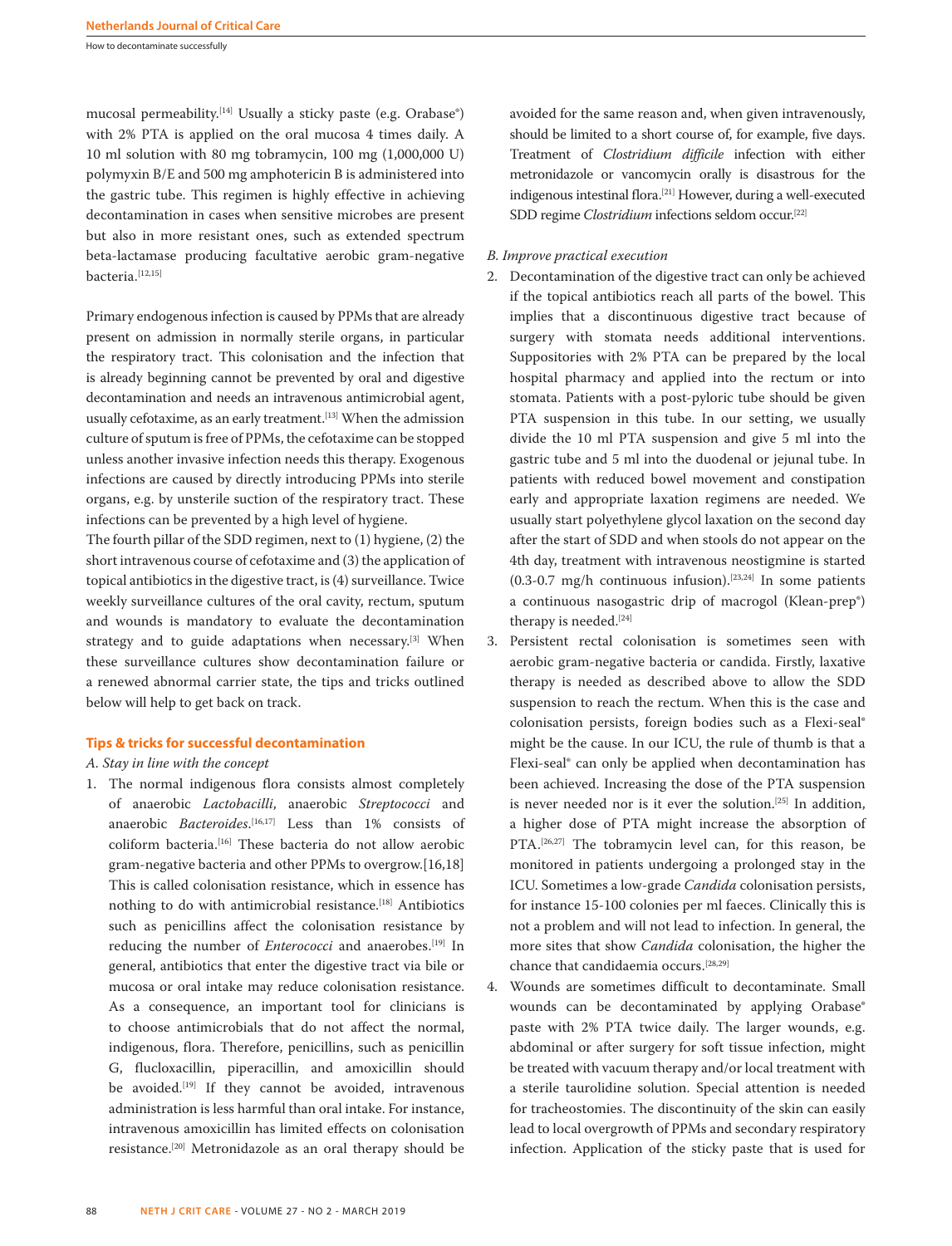oral decontamination (i.e. Orabase® with 2% PTA) around the tracheostomy will prevent pneumonia.<sup>[30,31]</sup> In addition, routine changing of the cannula, e.g. once a week, will help to achieve and retain decontamination.

5. Hygiene is one of the cornerstones of SDD. However, due to high colonisation pressure in the ICU, strict adherence to hygienic measures alone cannot completely prevent secondary endogenous and exogenous infection. The combination of hygienic measures with SDD will be able to prevent these infections.[2,4] In particular exogenous infection cannot, by definition, be prevented by SDD but only by application with strict hygiene during instrumentation and daily care. Notably, hygienic measures when performing endobronchial suction are essential. We use sterile gloves for handling a suction catheter. Closed suction systems should only be used if decontamination has been reached as otherwise the plastic suction tube will retain the tracheal contamination.

# *C. Provide additional measures when needed*

- 6. Additional topical therapy is needed in case of abnormal colonisation of the respiratory tract. Aerosolised tobramycin or polymyxin B or colistin has to be applied in those cases. We prefer ultrasonic aerosol therapy when available. Nebulisation of 40 mg tobramycin 4 times daily and/or 80 mg colistin nebulisation 4 times daily is sufficient for susceptible PPMs. In case of *Staphylococcus aureus* tobramycin can be nebulised or a first-generation cephalosporin such as cephazolin (500 mg 4 times daily) can be used. In exceptional cases aerosolised therapy with amikacin can be used.[32]
- 7. Additional topical therapy for colonisation of the bladder is usually only needed for *Candida*. This is combined with the renewal of the Foley catheter as *Candida* sticks to the catheter. A high colonisation index for *Candida*  can lead to infection which is prevented by appropriate decontamination.[28,29] Urinary tract infection on admission is effectively treated with the short course of cefotaxime or might need an additional intravenous antibiotic, for instance ciprofloxacin. *Candida* colonisation needs amphotericin B bladder irrigation.[33] A 100 ml solution containing 50 mg of amphotericin B can be instilled twice daily and left in the bladder for one hour. After the first irrigation the urinary catheter should be changed for a new one. Usually four bladder instillations with one catheter renewal are effective to eliminate pathological *Candida* colonisation.
- 8. Persistent oral colonisation with PPMs such as Enterobacteriaceae or *Candida* can be treated with extra application of the sticky paste (e.g. Orabase® with 2% PTA) up to 8 times daily until decontamination has been reached. It is important to check whether prostheses or false teeth are present. Toothbrushes and other personal care products

might be the cause of persistent colonisation. These items should be removed, cleaned and left out. Also, renewal of the gastric tube is needed to get the patient transformed from the abnormal to the normal carrier state. Occasionally, the endotracheal tube also needs to be replaced.

- 9. Colonisation with polymyxin/colistin and tobramycin resistant gram-negatives might be a challenge. In case of co-trimoxazole sensitive PPMs such as non-fermenting Enterobacteriaceae, the pharmacist can add 2% cotrimoxazole to the sticky paste for oral decontamination and/or in the suppositories. Twice daily co-trimoxazole 960 mg into the gastric tube will generally be enough to eliminate these PPMs from the digestive tract. In case of combined resistance for polymyxin/colistin, tobramycin and co-trimoxazole an alternative regimen should be applied. These regimens are less well studied. The intravenous preparation of amikacin can be used at a dose of 500 mg 4 times daily into the gastric tube. This intravenous formulation cannot be added to the sticky oral paste but the intravenous formulation can be applied by an oral swab onto the oral mucosa 4 times daily.<sup>[34]</sup> In exceptional cases topical application of fosfomycin, paromomycin or temocillin might be considered. These strategies should only be used in extraordinary situations and should be combined with intensive monitoring of rectal and oral cultures.
- 10. In case of methicillin resistant *Staphylococcus aureus* (MRSA) an alternative decontamination strategy can be applied.[35-37] This consists of the normal PTA containing paste and suspension with the addition of vancomycin. The oral paste can be enriched with 2% vancomycin, which can be prepared by the hospital pharmacy. To decontaminate the digestive tract, 500 mg of vancomycin 4 times daily can be given into the gastric tube (the intravenous formulation can be used).<sup>[36-37]</sup> Infections should concomitantly be treated with vancomycin intravenously. Nasal carriage should be eliminated by local application of mupirocin. MRSA infection can be treated with vancomycin or ceftaroline.

# **Conclusion**

Decontamination of the digestive tract and other normally sterile sites in the body must be achieved to prevent secondary endogenous infections in ICU patients. Active involvement of intensivists and extensive education and training of the nursing team is obligatory to achieve this in all patients. Usually the standard SDD regimen is sufficient. However, when the surveillance cultures show an abnormal carrier state or persistent colonisation additional measures are needed. This article has summarised the necessary routine measures to obtain successful decontamination. In addition, measures needed in specific circumstances, such as in case of highly resistant organisms, are summarised as well.